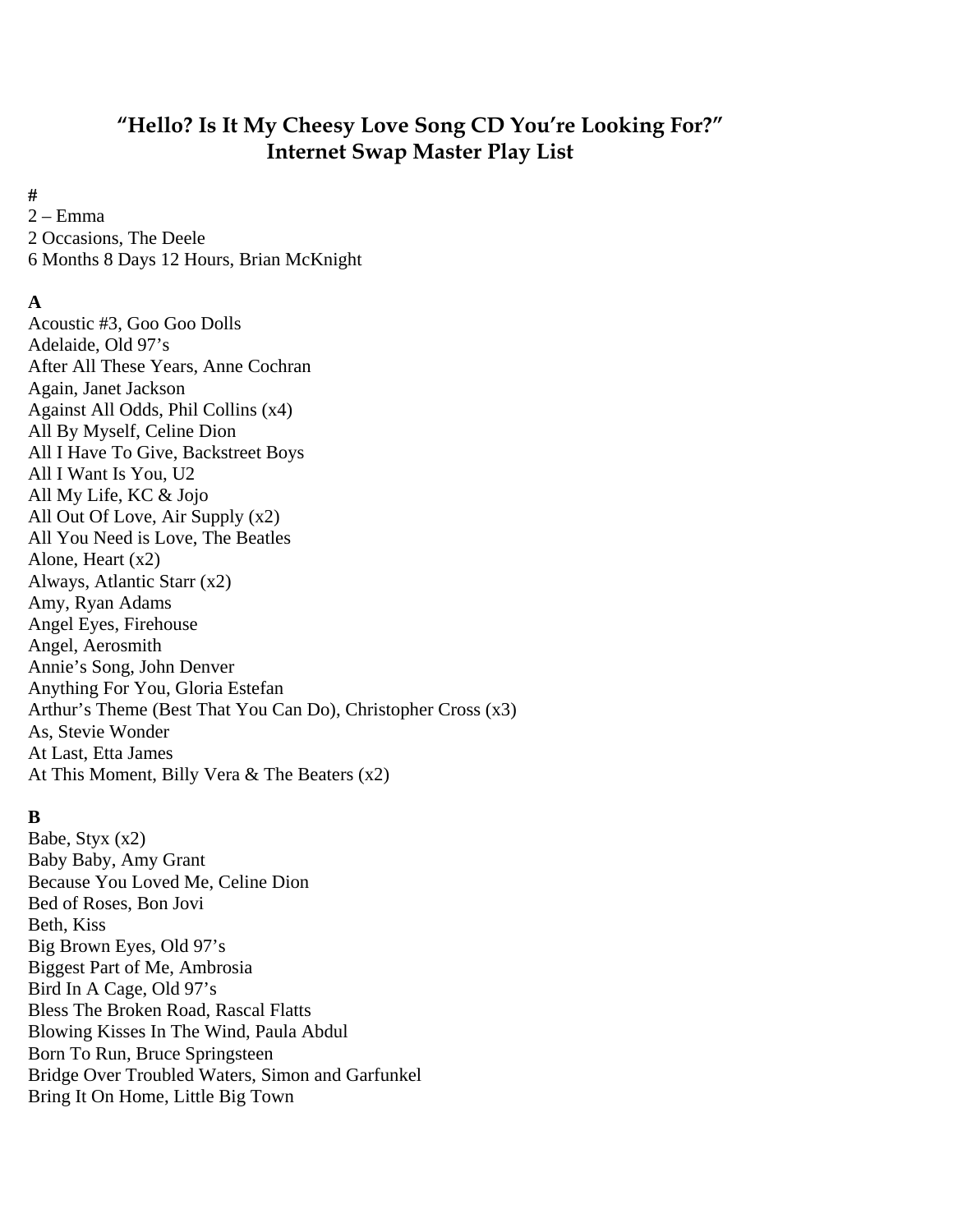Burnin' Love, Elvis Presley But You Know I Love You, Dolly Parton

### **C**

Can't Ever Get Enough of You, Darren Hayes Can't Fight This Feeling, REO Speedwagon (x3) Can't Help Falling In Love, Elvis Presley (x3) Can't Help Falling In Love, Michael Buble Can't Smile Without You, Barry Manilow Can't Stay Away From You, Gloria Estefan Careless Whisper, Wham! Casablanca, Bertie Higgins Chain Of Fools, Aretha Franklin Close To You, Carpenters Come Around, Rhett Miller Come Away, Norah Jones (x2) Comin' Home, City and Colour Concrete And Clay, Unit 2+4 Could I Have This Dance, Anne Murray (x2) Crash And Burn, Savage Garden Crazy Little Thing Called Love, Queen Cuts Both Ways, Gloria Estefan

## **D**

Dearest, Buddy Holly Designs On You, Old 97's Desperado, The Eagles Dilemma, Nelly Do It Again, Marilyn Monroe Do You Remember, Phil Collins Don't Go Breaking My Heart, Elton John & Kiki Dee Don't Wanna Miss A Thing, Aerosmith Done Lost Your Good Thing, B.B. King Doreen, Old 97's Dream A Little Dream, The Beautiful South

## **E**

(Everything I Do) I Do It For You, Bryan Adams (x4) Endless Love, Luther Vandross and Mariah Carey Eternal Flame, The Bangles (x3) Even The Nights Are Better, Air Supply Every Rose Has Its Thorn, Poison (x2) Every Woman In The World, Air Supply Everything I Own, N Sync Everytime, Britney Spears Everywhere, Michelle Branch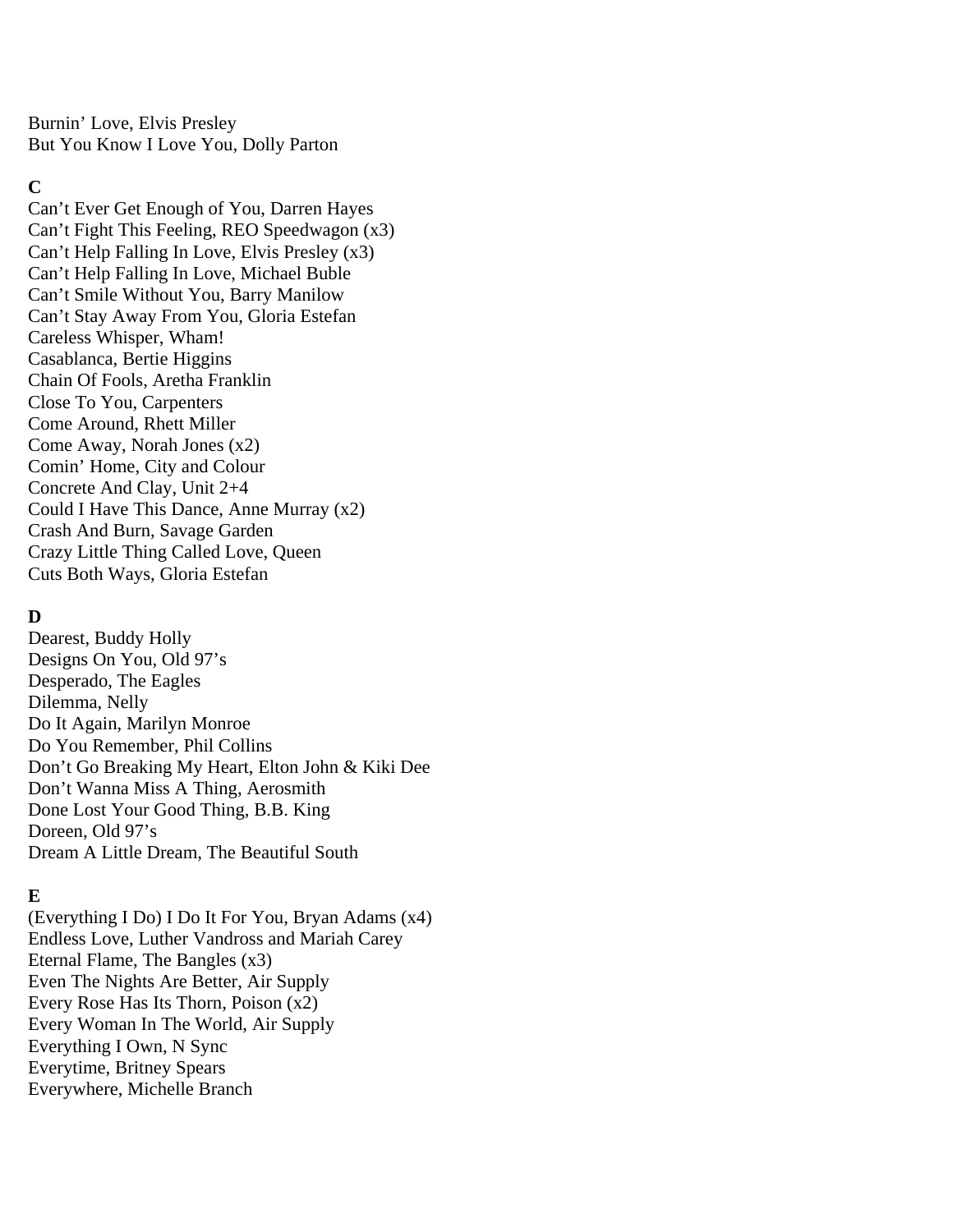### **F**

Fade Into You, Mazzy Star Faith, George Michael Faithfully, Journey (x3) Falling, Alicia Keyes Far Away, Nickelback Fare Thee Well Love, The Rankin Family Father & Son, Cat Stevens Feels Like Home To Me, Bonnie Raitt Fernando, ABBA (x2) Fields Of Gold, Sting Fire And Rain, James Taylor Fly, Sugar Ray Fontanelle, Clem Snide Foolish Beat, Debbie Gibson For All We Know, Carpenters For Crying Out Loud, Meat Loaf Forever In Blue Jeans, Neil Diamond Freak Me, Silk Friday I'm In Love, The Cure The First Time, Surface The Flame, Cheap Trick

## **G**

Giving You The Best That I Got, Anita Baker Glory Of Love, Peter Cetera God Must Have Spent A Little More Time On You, 'N Sync God Only Knows, The Beach Boys Good Mornin' Life, Dean Martin Goodbye, Night Ranger Guiding Star, Teenage Fanclub

#### **H**

Happier Than The Morning Sun, Stevie Wonder Happy Together, Turtles Harvest Moon, Neil Young Have I Told You Lately, Rod Stewart Have You Ever Really Loved A Woman, Bryan Adams Head Over Heels, Tear for Fears Headed For A Heartbreak, Winger Hearts And Bones, Paul Simon Heaven Is A Place On Earth, Belinda Carlisle Heaven, Bryan Adams Here I Am Baby, Al Green Here You Come Again, Dolly Parton (x2)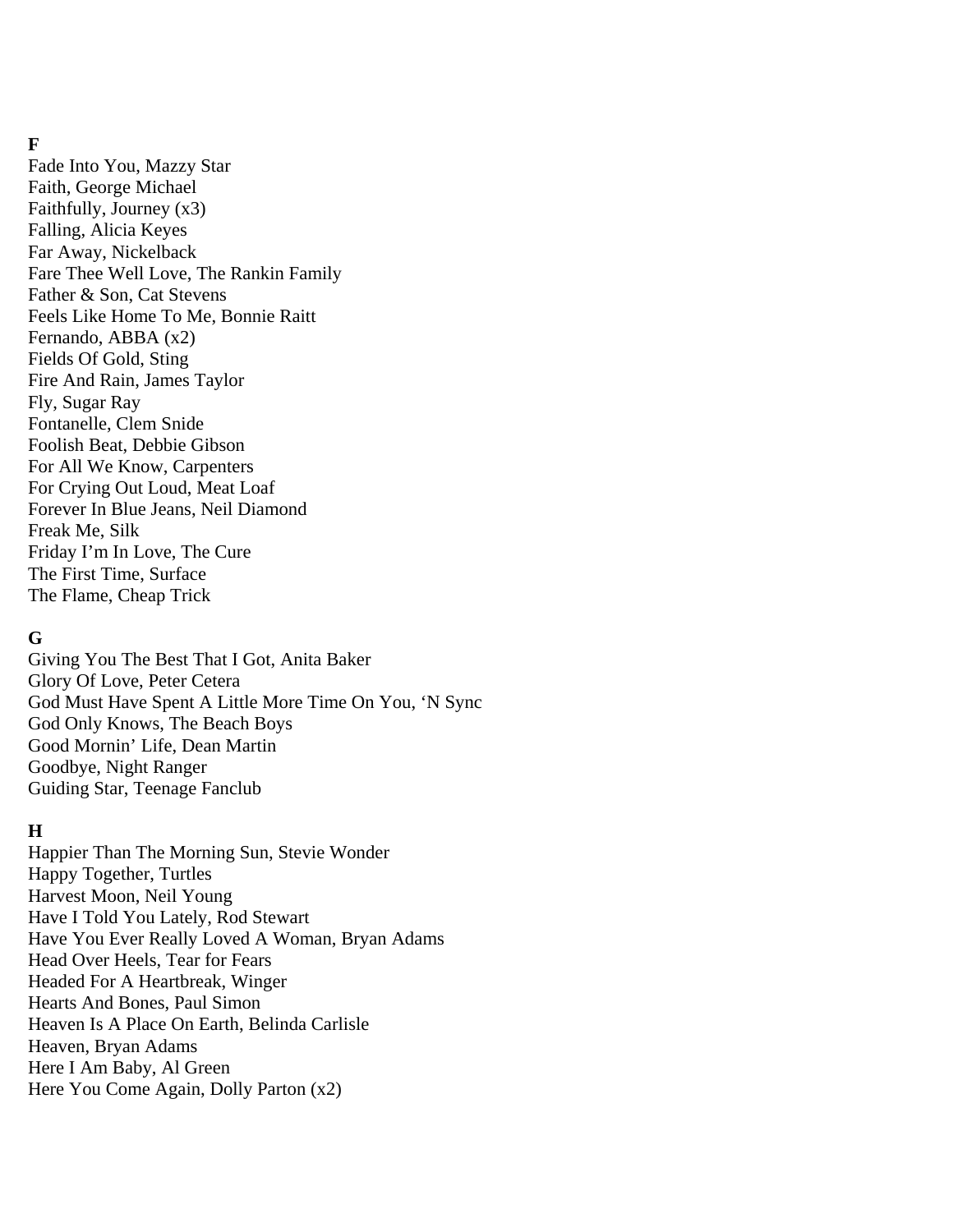Hold Me Now, Thompson Twins Hold On To The Nights, Richard Marx (x2) Hopelessly Devoted To You, Olivia Newton-John How Deep Is Your Love, Bee Gees (x2) How Do I Live, Trisha Yearwood How Do You Talk To An Angel, The Heights How Sweet It Is, James Taylor Hungry Eyes, Eric Carmen

#### **I**

I Am By Your Side, Corey Hart (I Wanna Take) Forever Tonight, Peter Cetera and Crystal Bernard (I'll) Love You Forever, The Monkees I Believe In You, Il Divo I Believe Your Lies, Clem Snide I Can't Go For That, Hall and Oates I Go Crazy, Barry Manilow I Go Crazy, Paul Davis I Have Been Thinking About You, London Beat I Just Called To Say I Love You, Stevie Wonder (x2) I Just Can't Stop Loving You, Michael Jackson I Just Died In Your Arms Tonight, Cutting Crew (x2) I Kissed A Girl, Jill Sobule I Knew I Loved You, Savage Garden I Live My Life For You, Firehouse I Melt With You, Modern English I Need You, LeAnn Rimes I Remember You, Skid Row I Say A Little Prayer, Aretha Franklin I See You In Everyone, Survivor I See Your Smile, Gloria Estefan I Swear, All 4 One I Think About You, Bryan Adams I Used To Love Her, Guns-N-Roses I Wanna Sex You Up, Color Me Badd I Want to Know What Love Is, Foreigner (x2) I Will Find You, Clannad I Will Not Take These Things For Granted, Toad the Wet Sprocket I Wish It Would Rain Down, Phil Collins I Wish You Were There, REO Speedwagon I Won't Forget You, Poison I Would Die For You, Jann Arden/ Sarah McLachlan I'd Do Anything For Love (But I Won't Do That), Meat Loaf (x3) I'd Love You To Want Me, Lobo I'll Make Love To You, Boyz II Men I'll Say Goodbye (artist not listed)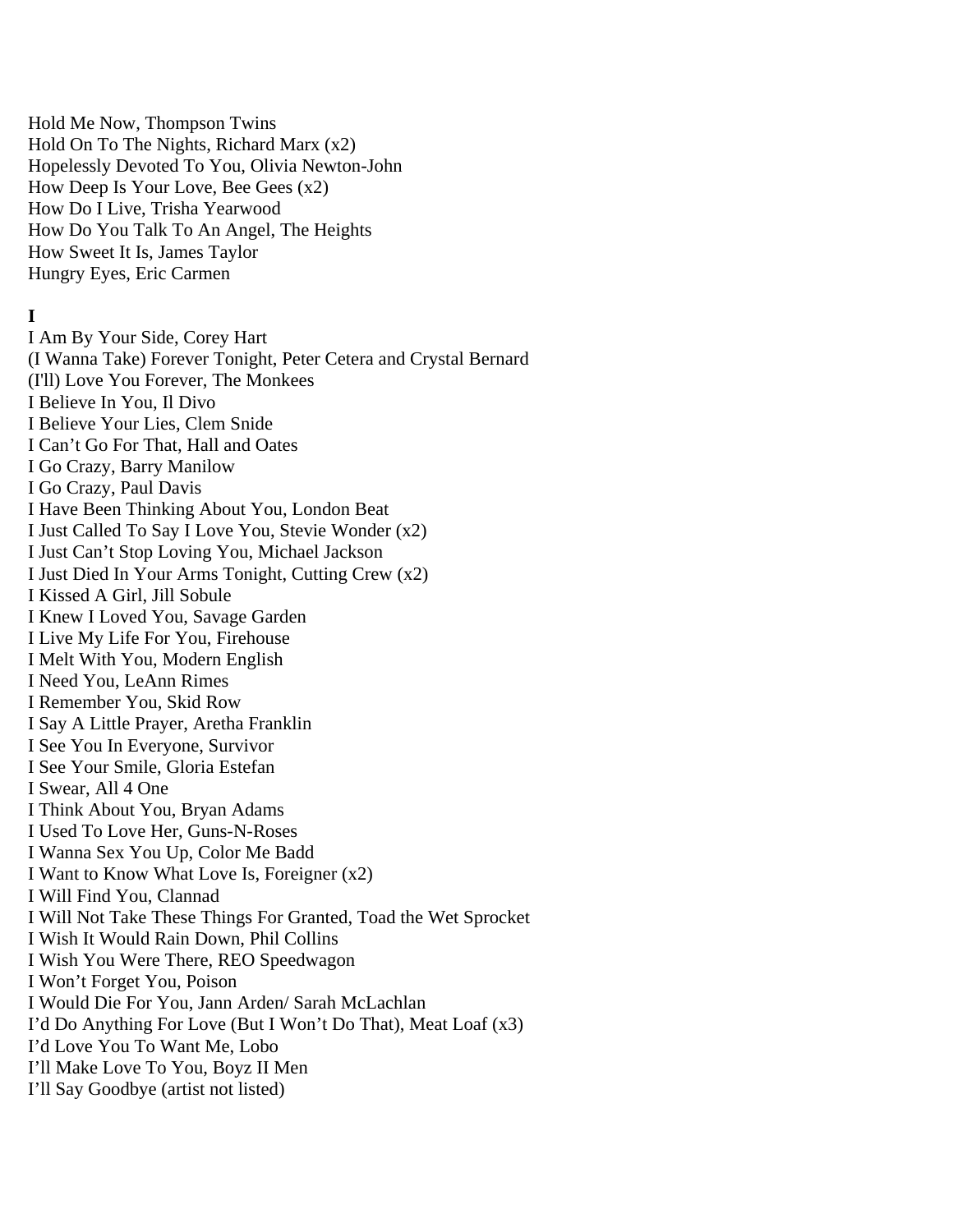I'll Stand By You, The Pretenders (x2) I'm Gonna Be Strong ('95), Cyndi Lauper I've Been Loving You Too Long, Otis Redding Ice Cream, Sarah McLachlan (x2) Idiot Boyfriend, Jimmy Fallon If I Needed Someone, The Beatles If Not For You, Bob Dylan If You Asked Me To, Celine Dion If You Could Read My Mind, Gordon Lightfoot If You Leave Me Now, Chicago If You're Not The One, Daniel Bedingfield (x2) Il Mio Cuore Va, Sarah Brightman I'll Be Loving You (Forever), New Kids On The Block (x2) I'll Be, Edwin McCain I'll Dream Of You Tonight, Hem I'll Never Get Over You (Getting Over Me), Expose I'm A Believer, The Monkees I'm Already There, Lonestar I'm Glad You're Mine, Al Green In The Ghetto, Elvis Presley In The Shape Of A Heart, Jackson Brown In Too Deep, Phil Collins Insensitive, Jann Arden Invisible Man, 98 Degrees Iris, Goo Goo Dolls Is This Love, Whitesnake Islands In The Stream, Kenny Rogers and Dolly Parton It's In His Kiss, Aretha Franklin It's All Coming Back To Me, Celine Dion (x2) It's Your Love, Faith Hill and Tim McGraw

## **J**

Jack And Diane, John Cougar Mellencamp Just The Two Of Us, Grover Washington Jr. & Bill Withers Just The Way You Are, Billy Joel (x2)

## **K**

Keep On Loving You, REO Speedwagon (x2) Killing Me Softly, Roberta Flack King Of Wishful Thinking, Go West Kiss Me Deadly, Lita Ford Kyrie Elaison, Mister Mister

## **L**

Lady In Red, Chris De Burgh Let Me Be Good To You, Otis Redding and Carla Thomas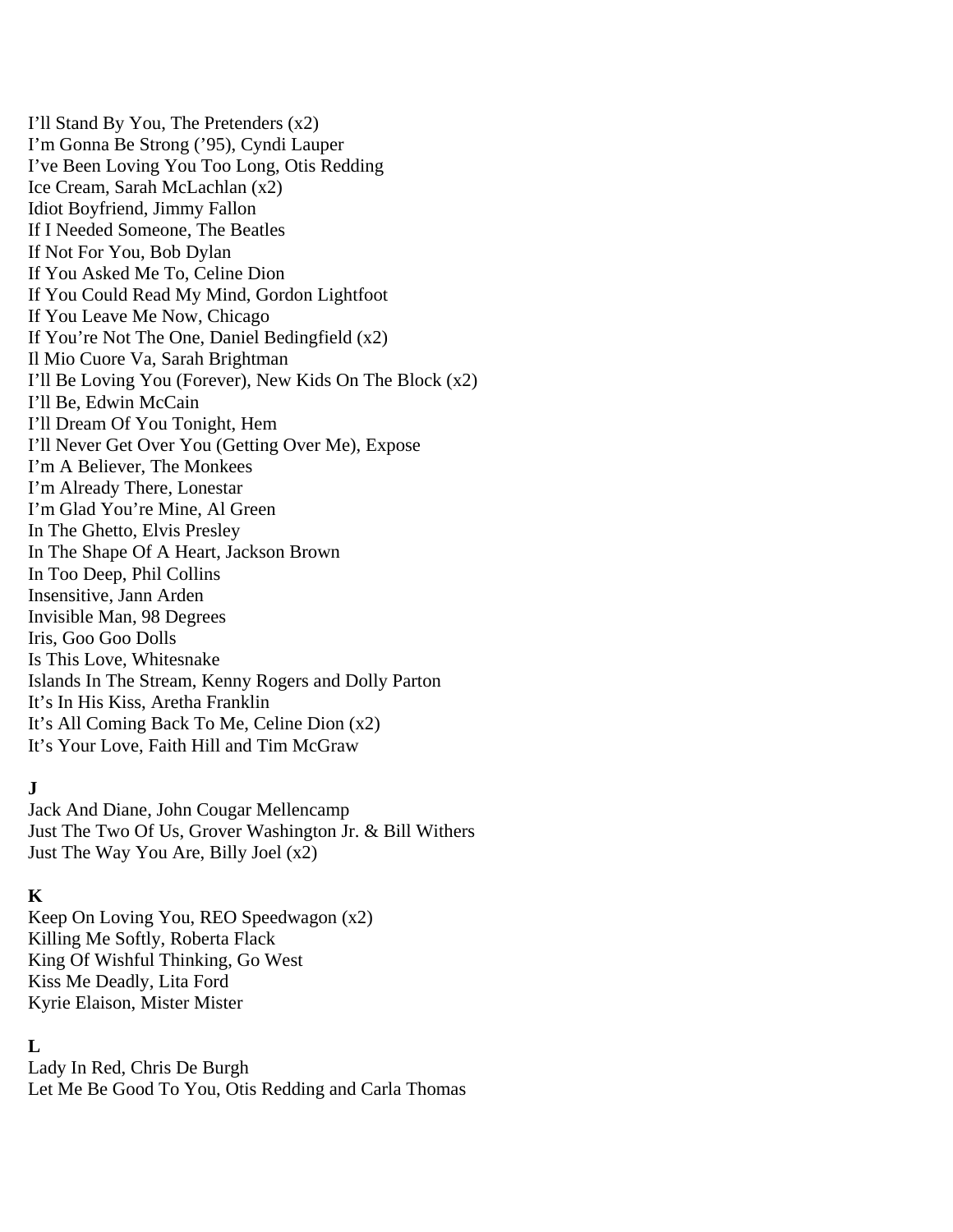Let's Get It On, Marvin Gaye Let's Stay Together, Al Green (x2) Listen To Your Heart, Roxette Little More Time With You, James Taylor Livin' On A Prayer, Bon Jovi (x2) Long Songs, Fleming and John Lose You, Pete Yorn Lost Cause, Beck Lost In Love, Air Supply Lost In Your Eyes, Debbie Gibson Love And Happiness, Al Green Love Hurts, Jon Bon Jovi Love Is A Battlefield, Pat Benatar Love Is On The Way, Saigon Kick Love Is, Vanessa Williams and Brian McKnight Love Me Tender, Elvis Presley Love On The Rocks, Neil Diamond Love Song, Sky Love Will Keep Us Together, The Captain and Tennille Lovefool, The Cardigans Lovesong, The Cure Lucky One, Amy Grant Lullaby, Shawn Mullins

#### **M**

Magic Time, Van Morrison Magic, Olivia Newton-John Makin' Whoopee, Dr. John Making Love Out Of Nothing At All, Air Supply Maybe I'm Amazed, Paul McCartney Me And Mrs. Jones, Billy Paul Melt Show, Old 97's Memories of Us, Keith Urban Miami, My Amy, Keith Whitley Miss You In A Heartbeat, Def Leppard (x2) More Than A Woman, The Bee Gees More Than Words, Extreme (x4) More, Harry Connick, Jr. Murder Or A Heart Attack, Old 97's Must've Been Love, Roxette (x2) My Cherie Amour, Stevie Wonder My Love, Lionel Richie

## **N**

Natural Woman, Aretha Franklin Never Forget You, Mariah Carey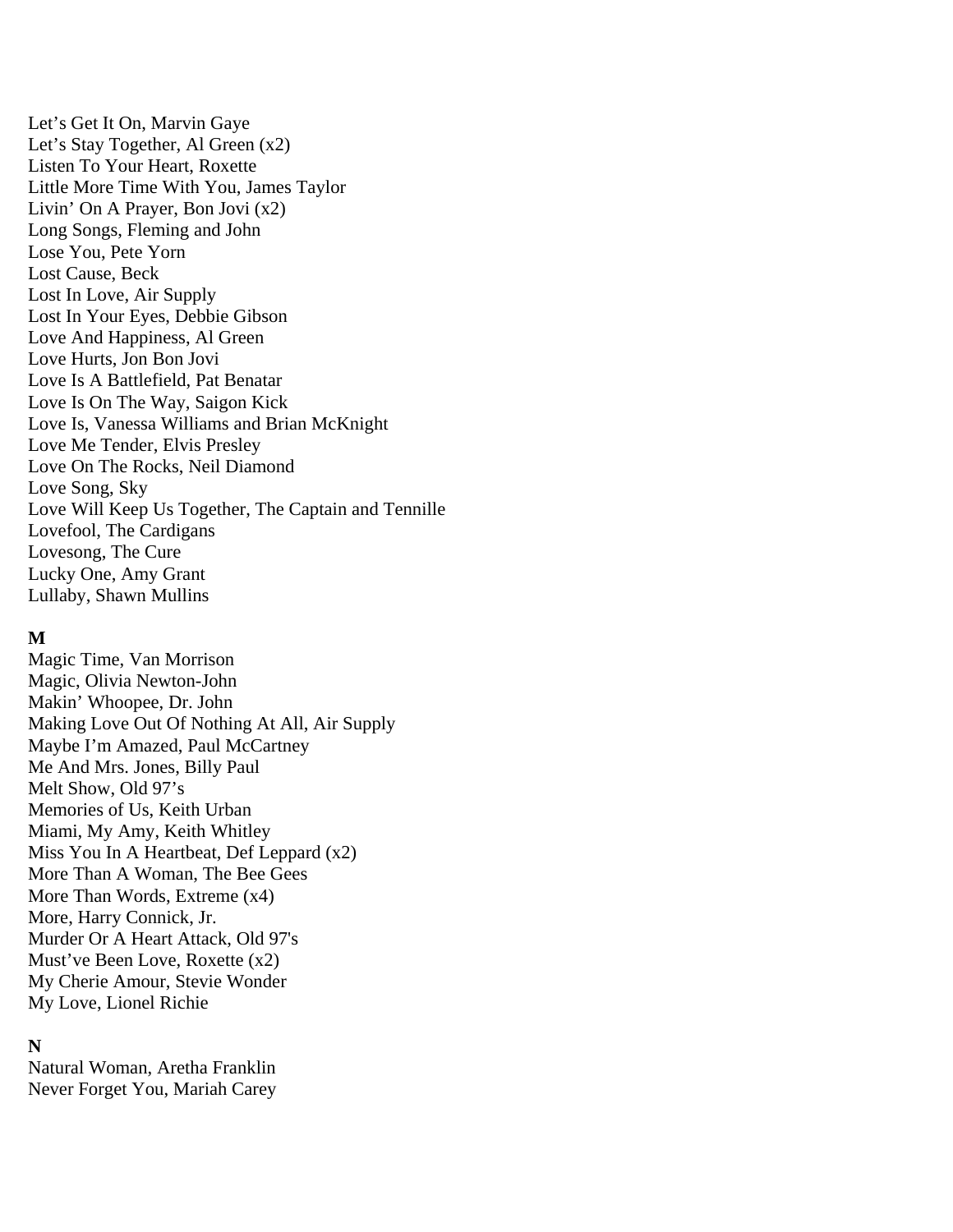Never Gonna Give You Up, Rick Astley Nine Million Bicycles, Katie Melua No Matter What, Boyzone No More I Love Yous, Annie Lennox No Place That Far, Sara Evans Nothing Compares 2 U, Sinead O'Connor (x2) November Rain, Guns N Roses Now And Forever, Carole King Now And Forever, Richard Marx

#### **O**

Oh! Carol, Neil Sedaka Oh How The Years Go By, Vanessa Williams Oh L'amour, Erasure Oh Very Young, Cat Stevens Only Love Can Break A Heart, Gene Pitney Open Arms, Journey (x2) Open Arms, Mariah Carey Our Love, Rhett Miller Overload, Zappacosta The One That You Love, Air Supply The Only Living Boy In New York, Simon & Garfunkel

### **P**

Penny Lover, Lionel Richie Piano In The Dark, Brenda Russell (x2) Power Of Love, Huey Lewis And The News Power Of Two, Indigo Girls Pure, The Lightning Seeds Purple Rain, Prince

## **R**

Rain, Madonna Release Me, Wilson Philips Remember Me, Cat Power Rescue Me, Aretha Franklin Return To Me, Dean Martin Right Here Waiting, Richard Marx (x2) Ring Of Fire, Johnny Cash Romeo and Juliet, The Brown Derbies Rush Rush, Paula Abdul

## **S**

Sail On, The Commodores Sailing, Christopher Cross Samson, Regina Spektor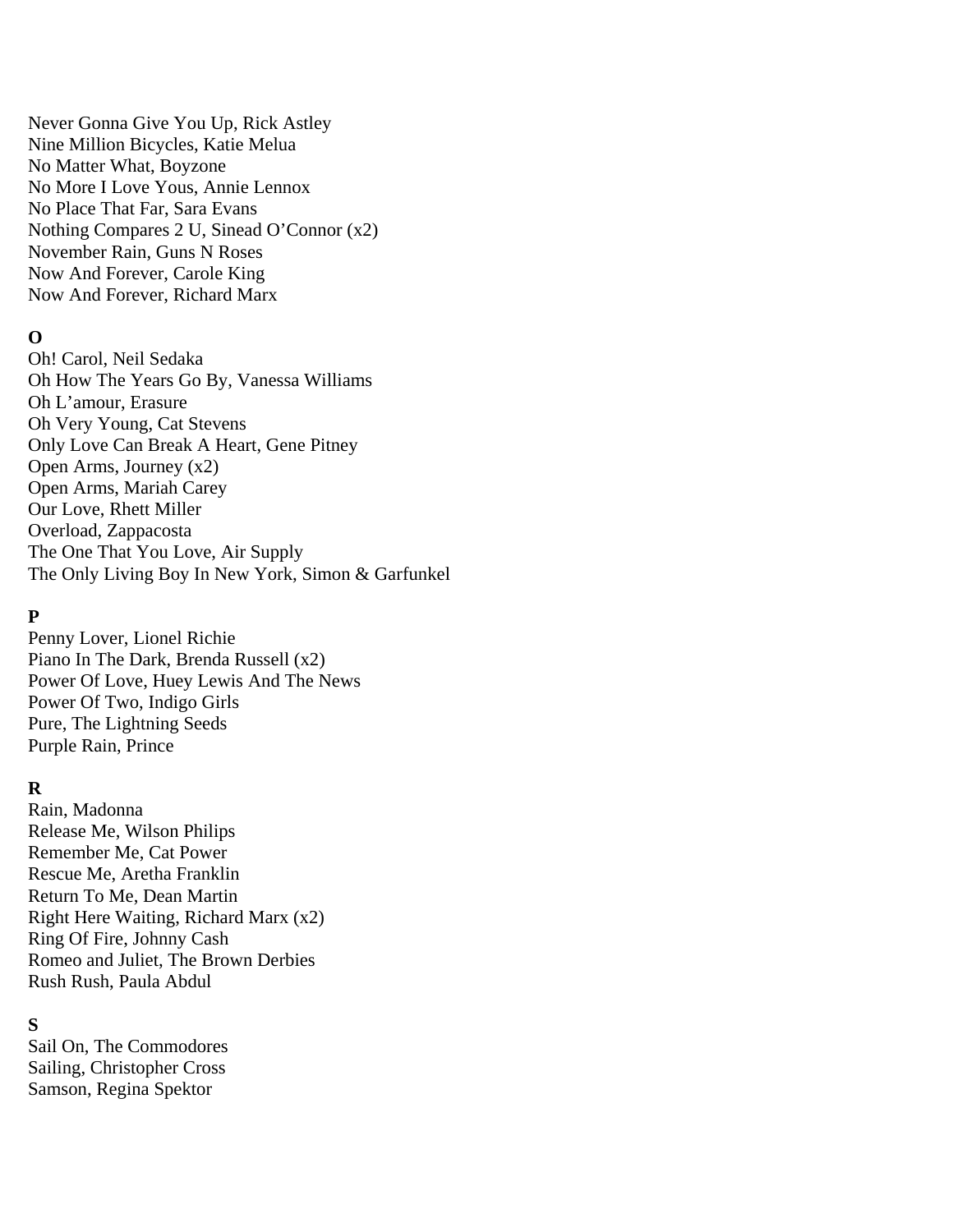Save The Best For Last, Vanessa Williams Saving All My Love For You, Whitney Houston Say You, Say Me, Lionel Richie (x2) Separate Lives, Phil Collins and Marilyn Martin Set The Night To Music, Roberta Flack and Maxi Priest Shameless, Garth Brooks She Will Be Loved, Maroon 5 She's In Love With The Boy, Trisha Yearwood Silly Love Songs, Wings Someday, Glass Tiger Something In The Way She Moves, The Beatles Something So Strong, Crowded House Something To Believe In, Poison Something To Remember, Madonna Sometimes, Britney Spears Somewhere Over The Rainbow, Israel Kamakawiwo'ole Soul Provider, Michael Bolton Sour Times, Portishead Stand By Me, Ben E. King Step Into My Office, Baby, Belle & Sebastian Still Loving You, Scorpions Stuck On You, Lionel Richie Suddenly, Billy Ocean (x2) Suddenly, Olivia Newton-John Surround Me, Ben Taylor Sweet Dreams, Air Supply

## **T**

Take A Chance On Me, ABBA Take My Breath Away, Berlin Tell Him, Celine Dion and Barbara Streisand Thank You For Loving Me, Bon Jovi That's Amore, Dean Martin That's How Strong My Love Is, Otis Redding The Flame, Cheap Trick The Thrill Is Gone, B.B. King The Tide Is High, 12 There You'll Be, Faith Hill These Arms Of Mine, Otis Redding These Dreams, Heart This Train Don't Stop, Elton John This Will Be (An Everlasting love), Natalie Cole Time to Say Goodbye, Sarah Brightman and Andrea Bocelli Tired Of Being Alone, Al Green To Love Somebody, Eric Burdon and the Animals To Love You More, Celine Dion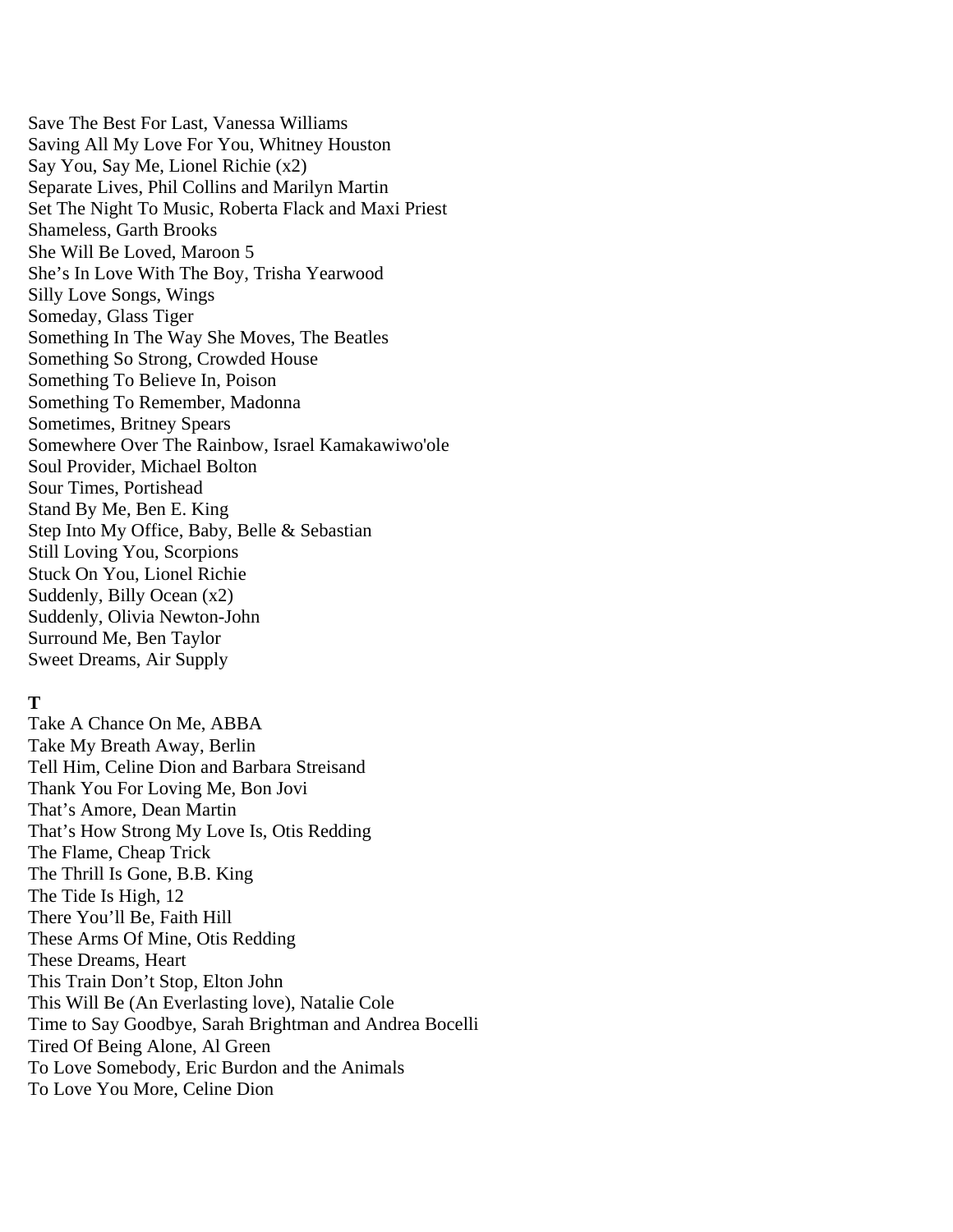To Make You Feel My Love (artist unknown) Together Forever, Rick Astley Tonight, I Celebrate My Love, Peabo Bryson Too Much, Spice Girls Total Eclipse Of The Heart, Bonnie Tyler (x3) True Companion, Mark Cohn True Love Ways, Peter and Gordon True, Spandu Ballet Try A Little Tenderness, Otis Redding Try, Blue Rodeo Two Steps Behind, Def Leppard

### **U**

Unchain My Heart, Ray Charles

### **V**

Vision Of Love, Mariah Carey

## **W**

Waiting For A Girl Like You, Foreigner Walk Away, Ben Harper Walk The Line, Johnny Cash We Belong, Pat Benetar We Go Together, John Travolta and Olivia Newton-John We've Only Just Begun, Carpenters What About Love, Heart (x2) What I Really Meant to Say, Cyndi Thompson What Mattered Most, Ty Herndon When A Man Loves A Woman, Percy Sledge When I Look Into Your Eyes, Firehouse When I See You Smile, Bad English When I'm Sixty-Four, Beatles When Love And Hate Collide, Def Leppard When You Say Nothing At All, Allison Krauss When You Say Nothing At All, Roman Keating Whenever, Wherever, Shakira Where I Used To Have A Heart, Martina McBride Why, Annie Lennox Wild Thing, Troggs Without You, Mariah Carey Without You, Motley Crue Woman, John Lennon (x2) Wonderful Tonight, Eric Clapton

## **Y**

You And Me, Lifehouse